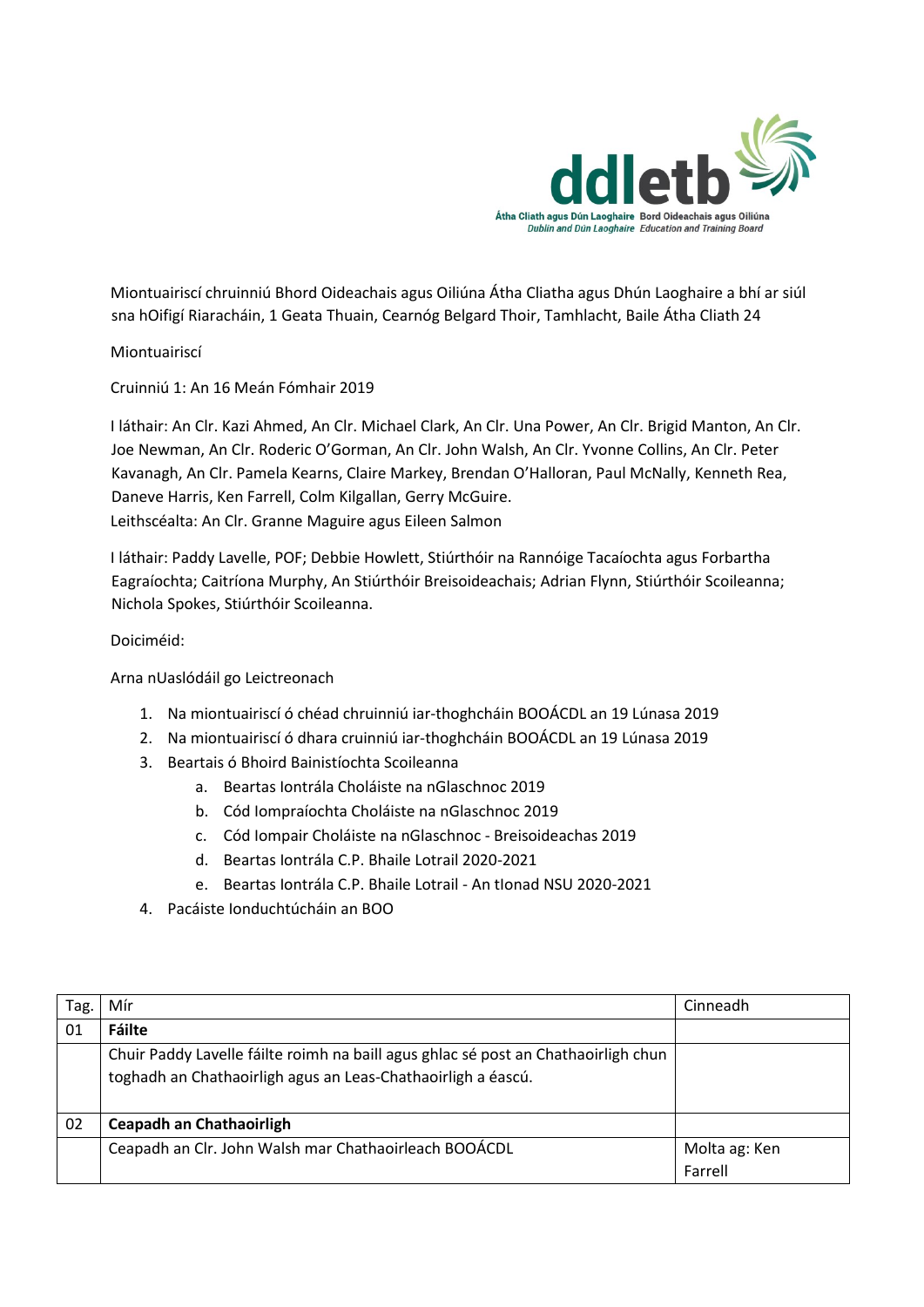|    |                                                                                                                                                                                                                                                                                                                                                       |                                                           |                                | Cuidithe ag: Gerry<br><b>McGuire</b> |  |  |
|----|-------------------------------------------------------------------------------------------------------------------------------------------------------------------------------------------------------------------------------------------------------------------------------------------------------------------------------------------------------|-----------------------------------------------------------|--------------------------------|--------------------------------------|--|--|
| 03 | Ceapadh an Leas-Chathaoirligh                                                                                                                                                                                                                                                                                                                         |                                                           |                                |                                      |  |  |
|    | Ceapadh Gerry McGuire ina Leas-Chathaoirleach ar BOOÁCDL                                                                                                                                                                                                                                                                                              | Molta ag: Claire<br>Markey<br>Cuidithe ag: Ken<br>Farrell |                                |                                      |  |  |
| 04 | Leithscéalta                                                                                                                                                                                                                                                                                                                                          |                                                           |                                |                                      |  |  |
|    |                                                                                                                                                                                                                                                                                                                                                       | Tugadh leithscéalta ó Eileen Salmon faoi deara            |                                |                                      |  |  |
| 05 |                                                                                                                                                                                                                                                                                                                                                       | Coinbhleachtaí Leasa a Chur in Iúl                        |                                |                                      |  |  |
|    |                                                                                                                                                                                                                                                                                                                                                       | Níor cuireadh aon choinbhleachtaí in iúl                  |                                |                                      |  |  |
| 06 | Glacadh na Miontuairiscí                                                                                                                                                                                                                                                                                                                              |                                                           |                                |                                      |  |  |
|    | Glacadh le miontuairiscí an chéad chruinnithe agus an dara cruinnithe iar-<br>thoghcháin de chuid BOOÁCDL an 19 Lúnasa 2019                                                                                                                                                                                                                           | Molta ag: Claire<br>Markey<br>Cuidithe ag: Ken<br>Farrell |                                |                                      |  |  |
| 07 | Nithe ag éirí astú                                                                                                                                                                                                                                                                                                                                    |                                                           |                                |                                      |  |  |
|    | Dada                                                                                                                                                                                                                                                                                                                                                  |                                                           |                                |                                      |  |  |
| 08 | Tuairiscí chun dáta maidir le cúrsaí airgeadais                                                                                                                                                                                                                                                                                                       |                                                           |                                |                                      |  |  |
|    | Comhaontaíodh go n-iarrfaí faomhadh chun saoráid rótharraingthe dar luach<br>€10m a fháil, i gcás go mbeadh gá léi roimh dheireadh na bliana.                                                                                                                                                                                                         |                                                           |                                |                                      |  |  |
| 09 | Coistí agus tuairiscí                                                                                                                                                                                                                                                                                                                                 |                                                           |                                |                                      |  |  |
|    | Coistí an Bhoird - Beartais<br>Beartas Iontrála Choláiste an Ghrífín 2019<br>a.<br>Cód Iompraíochta Choláiste na nGlaschnoc 2019<br>b.<br>Cód Iompair Choláiste na nGlaschnoc - Breisoideachas 2019<br>$\mathsf{C}$ .<br>Beartas Iontrála C.P. Bhaile Lotrail 2020-2021<br>d.<br>Beartas Iontrála C.P. Bhaile Lotrail - An tIonad NSU 2020-2021<br>e. | Nótáilte                                                  |                                |                                      |  |  |
| 10 | Baill a cheapadh ar Choistí an Bhoird                                                                                                                                                                                                                                                                                                                 |                                                           |                                |                                      |  |  |
|    | Ceapadh na baill seo a leanas                                                                                                                                                                                                                                                                                                                         | Molta ag: An Clr. Joe                                     |                                |                                      |  |  |
|    | <b>Coiste</b><br>Ionadaí do<br>Ainm                                                                                                                                                                                                                                                                                                                   |                                                           | Newman<br>Cuidithe ag: An Clr. |                                      |  |  |
|    | Iniúchóireacht<br>agus Riosca                                                                                                                                                                                                                                                                                                                         | <b>Ball seachtrach</b>                                    | Mary Troy                      | <b>Michael Clark</b>                 |  |  |
|    |                                                                                                                                                                                                                                                                                                                                                       | Ball seachtrach                                           | Alan Connolly                  |                                      |  |  |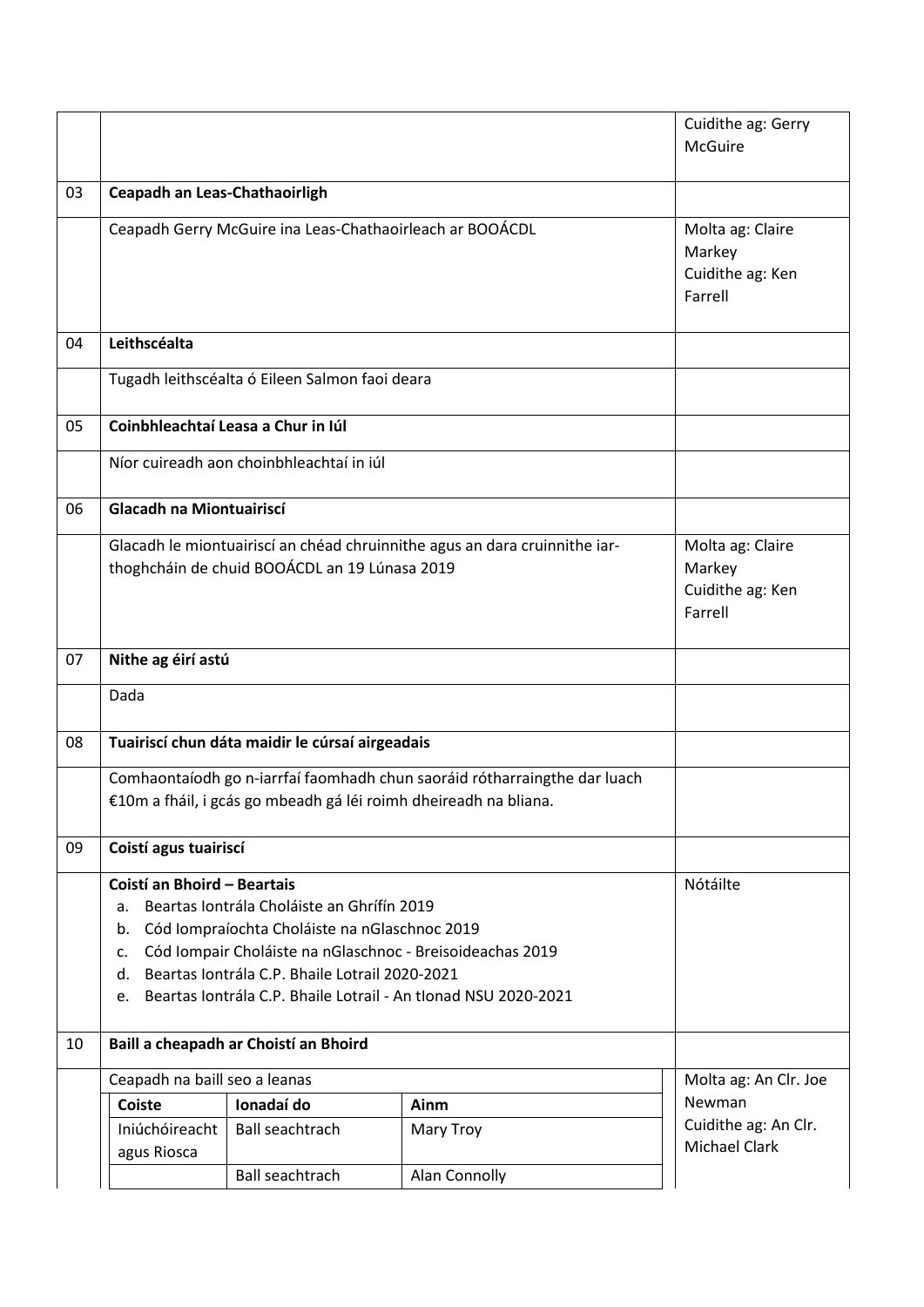|           | Ball seachtrach | Gillian Doherty                    |
|-----------|-----------------|------------------------------------|
|           | Ionadaí don BOO | An Clr. Kazi Ahmed                 |
|           | Ionadaí don BOO | An Clr. Joe Newman                 |
|           | Ionadaí don BOO | Daneve Harris                      |
| Airgeadas | Seachtrach      | Catherine Doran (BOOCDCM)          |
|           | Seachtrach      | Catherine Bruen (I.T. Thamhlachta) |

|                 | Ionadaí don BOO      | <b>Claire Markey</b>                 |
|-----------------|----------------------|--------------------------------------|
|                 | Ionadaí don BOO      | Colm Kilgallon                       |
|                 | Ionadaí don BOO      | <b>Gerry McGuire</b>                 |
| Baile an        |                      | Pat Bergan (Stiúrthóir Bhaile an     |
| Oibricigh       |                      | Oibricigh)                           |
|                 |                      | Fiona Murray (EPIC)                  |
|                 | Ainmní na múinteoirí | <b>Tim Barwise</b>                   |
|                 | <b>BOOÁCDL</b>       | Nichola Spokes (Stiúrthóir           |
|                 |                      | Scoileanna)                          |
|                 | Ionadaí don BOO      | Rose Callan                          |
|                 | Ionadaí don BOO      | An Clr. Pamela Kearns                |
|                 | Ionadaí don BOO      | An Clr. Brigid Manton                |
| Ógtheagmháil    | Ionadaí don BOO      | An Clr. Peter Kavanagh               |
| an Deiscirt     | Ionadaí don BOO      | An Clr. Pamela Kearns                |
|                 | Ionadaí don BOO      |                                      |
|                 | Ionadaí foirne       | <b>Fergus Farrell</b>                |
|                 | Ionadaí foirne       | Sandra Bagnall                       |
|                 | Ionadaí              | Marie Rooney                         |
|                 | pobail               |                                      |
|                 | Ionadaí              | Patricia Cassells (Bainisteoir TC ar |
|                 | pobail               | scor)                                |
|                 | Ionadaí              | Vincent Jackson                      |
|                 | pobail               |                                      |
| Ógtheagmháil    | Ionadaí don BOO      | Colm Kilgallon                       |
| an Tuaiscirt    | Ionadaí don BOO      | An Clr. Joe Newman                   |
|                 | Ionadaí don BOO      | <b>Gerry McGuire</b>                 |
|                 | Ionadaí foirne       | <b>Christine Hughes</b>              |
|                 | Ionadaí foirne       | <b>Gerard Swift</b>                  |
|                 | lonadaí              | Donal Casey (Múinteoir ar Scor)      |
|                 | pobail               |                                      |
|                 | Ionadaí              | An Cigire Brian Downey               |
|                 | pobail               |                                      |
|                 | Ionadaí              | David<br>Kavanagh<br>(Jigsaw         |
|                 | pobail               | Project)                             |
| Forbairt Óige & | Ionadaí don BOO      | An Clr. Pamela Kearns                |
| Spóirt          |                      |                                      |
|                 |                      |                                      |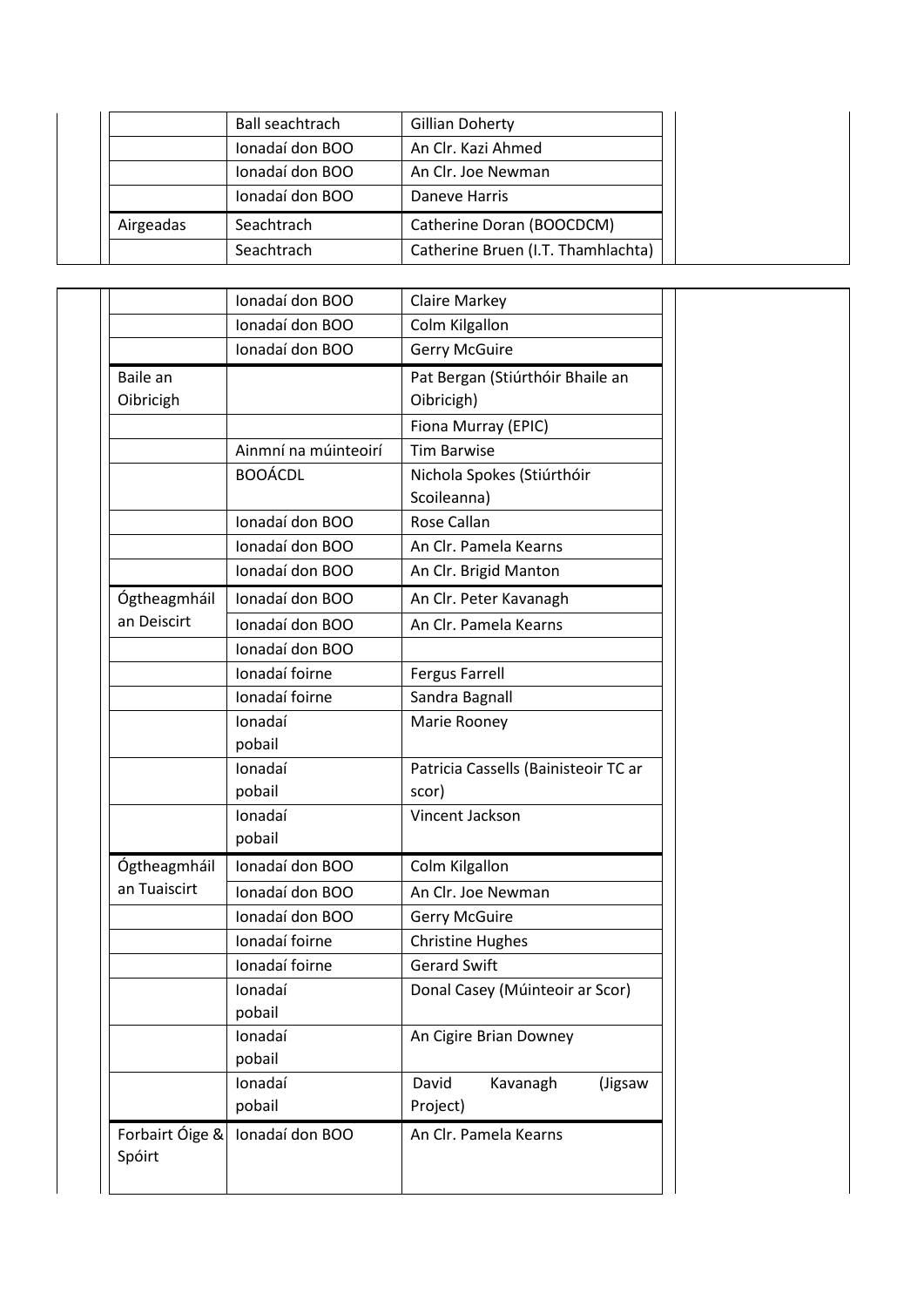| Ionadaí don BOO                      | An Clr. Yvonne Collins |
|--------------------------------------|------------------------|
| Ionadaí don BOO                      | Paul McNally           |
| Crosscare                            | Ger Magee              |
| Foróige                              | Miriam Ryan            |
| CC Bhaile Átha Cliath<br>Theas       | Jimmy Morrisey         |
| CC Dhún<br>Laoghaire<br>Ráth an Dúin | Ian Smalley            |

| Scoil / Coláiste           | Ionadaí do    | Ainm                     | Molta ag: Gerry      |
|----------------------------|---------------|--------------------------|----------------------|
| C.P. Bhaile Adaim          | <b>BOO</b>    | Liona O'Toole            | McGuire              |
|                            | <b>BOO</b>    | <b>Gerry McGuire</b>     | Cuidithe ag: An Clr. |
|                            | <b>BOO</b>    | An Clr. Joe Newman       | Peter                |
| C.P. Ard Giolláin          | <b>BOO</b>    | Colm Kilgallon           | Kavanagh             |
|                            | <b>BOO</b>    | <b>Gerry McGuire</b>     |                      |
| C.P. Bhaile Brigín         | <b>BOO</b>    | An Clr. Grainne Maguire  |                      |
|                            | <b>BOO</b>    | <b>Gerry McGuire</b>     |                      |
|                            | <b>BOO</b>    | Brendan O'Halloran       |                      |
|                            | Tuismitheoirí | Keith Geraghty           |                      |
|                            | Tuismitheoirí | Sarah Casey              |                      |
|                            | Múinteoirí    | Shona Walshe             |                      |
|                            | Múinteoirí    | Kevin Curran             |                      |
| I.B.O. na Carraige Duibhe  | <b>BOO</b>    | An Clr. Una Power        |                      |
| C.P. Chaisleán Cnucha      | <b>BOO</b>    | An Clr. John Walsh       |                      |
|                            | <b>BOO</b>    | An Clr. Howard Mahony    |                      |
|                            | <b>BOO</b>    | Rose Callan              |                      |
| Coláiste Chilliain         | <b>BOO</b>    | An Clr. Peter Kavanagh   |                      |
| Coláiste Cois Life         | <b>BOO</b>    | <b>Claire Markey</b>     |                      |
|                            | <b>BOO</b>    | An Clr. Peter Kavanagh   |                      |
| Coláiste de híde           | <b>BOO</b>    | Claire Markey            |                      |
|                            | <b>BOO</b>    | Sorcha NicCormaic        |                      |
| Coláiste Pobail Setanta    | <b>BOO</b>    | Brendan O'Halloran       |                      |
|                            | <b>BOO</b>    | An Clr. John Walsh       |                      |
|                            | <b>BOO</b>    | An Clr. Roderic O'Gorman |                      |
| C.P. Pháirc Bhaile Choilín | <b>BOO</b>    | Ken Farrell              |                      |
|                            | <b>BOO</b>    | An Clr. Joe Newman       |                      |
|                            | Ardeaspag     | An Dr. Brian Fleming     |                      |
|                            | Ardeaspag     | An tSiúr Ann O'Donoghue  |                      |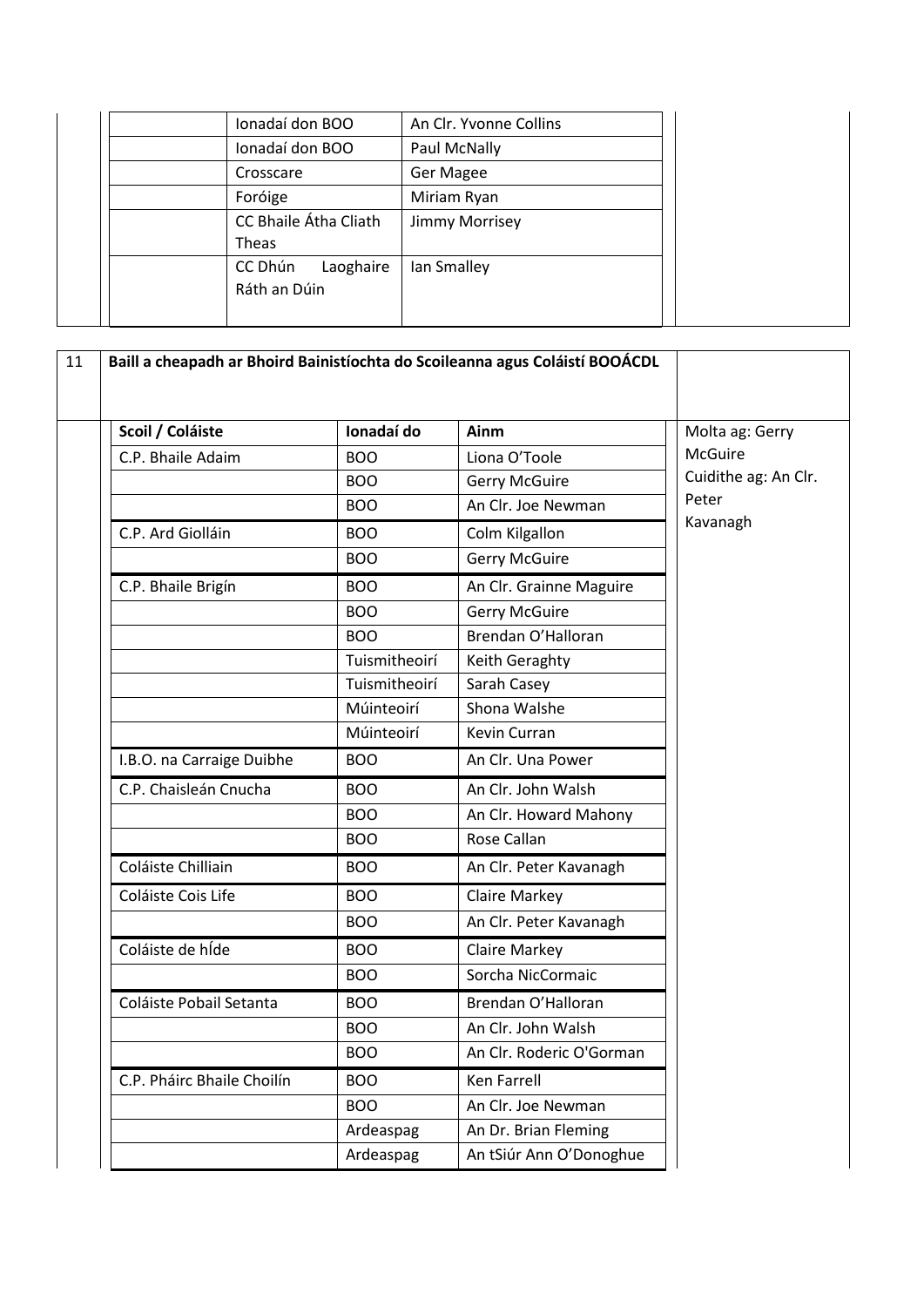| C.P. Ráth an Deagánaigh | <b>BOO</b>          | Anne Henry               |
|-------------------------|---------------------|--------------------------|
|                         | <b>BOO</b>          | <b>Ken Farrell</b>       |
| C.P. Dhomhnach Bat      | <b>BOO</b>          | Claire Markey            |
|                         | <b>BOO</b>          | An Clr. Adrian Henchy    |
|                         | <b>BOO</b>          | <b>Gerry McGuire</b>     |
| I.B.O. Dhún Laoghaire   | <b>BOO</b>          | <b>Barry Hempenstall</b> |
|                         | <b>BOO</b>          | Gerry McCaul             |
|                         | <b>BOO</b>          | An Clr. Michael Clark    |
|                         | Múinteoir           | Gemma Cox                |
|                         | Múinteoir           | Phillip Thompson         |
|                         | <b>Baill Foirne</b> | Paula Flynn              |
|                         |                     |                          |
|                         |                     |                          |

| CBO Dhún Droma          | <b>BOO</b>   | An Clr. Kazi Ahmed     |
|-------------------------|--------------|------------------------|
|                         | <b>BOO</b>   | An Clr. Daniel Dunne   |
|                         | Múinteoir    | Sinead Kelly           |
|                         | Múinteoir    | Kevin Healy            |
| C.P. Fhine Gall         | <b>BOO</b>   | Brendan O'Halloran     |
|                         | <b>BOO</b>   | An Clr. Joe Newman     |
|                         | <b>BOO</b>   | An Clr. Bridget Manton |
|                         | Múinteoir    | <b>Mary Matthews</b>   |
|                         | Múinteoir    | Seán Moore             |
| C.P. Theach na Giúise   | <b>BOO</b>   | <b>Gerry McGuire</b>   |
|                         | <b>BOO</b>   | Anne Henry             |
| Gaelcholáiste Reachrann | <b>BOO</b>   | Michael O'Donovan      |
|                         | <b>BOO</b>   | <b>Tom Kelliher</b>    |
|                         | <b>BOO</b>   | Sorcha NicChormaic     |
| Coláiste na nGlaschnoc  | <b>BOO</b>   | Pamela Kearns          |
|                         |              |                        |
| C.P. an Ghrífín         | <b>BOO</b>   | Joanna Tuffy           |
|                         | <b>BOO</b>   | Paul Gogarty           |
|                         | <b>BOO</b>   | <b>Ken Farrell</b>     |
|                         | Múinteoir    | Adam O'Faolain         |
|                         | Múinteoir    | Jennifer Browne        |
|                         | Tuismitheoir | Niambh Doolan          |
|                         | Tuismitheoir | Damien Maloney         |
| C.P. Choill an Rí       | <b>BOO</b>   | An Clr. Liam Sinclair  |
|                         | <b>BOO</b>   | An Clr. Mick Duff      |
|                         | <b>BOO</b>   | Ken Farrell            |
| C.P. na Ciseoige        | <b>BOO</b>   | <b>Daneve Harris</b>   |
|                         | <b>BOO</b>   | Liona O'Toole          |
| C.P. Leamhcáin          | <b>BOO</b>   | Guss O'Connell         |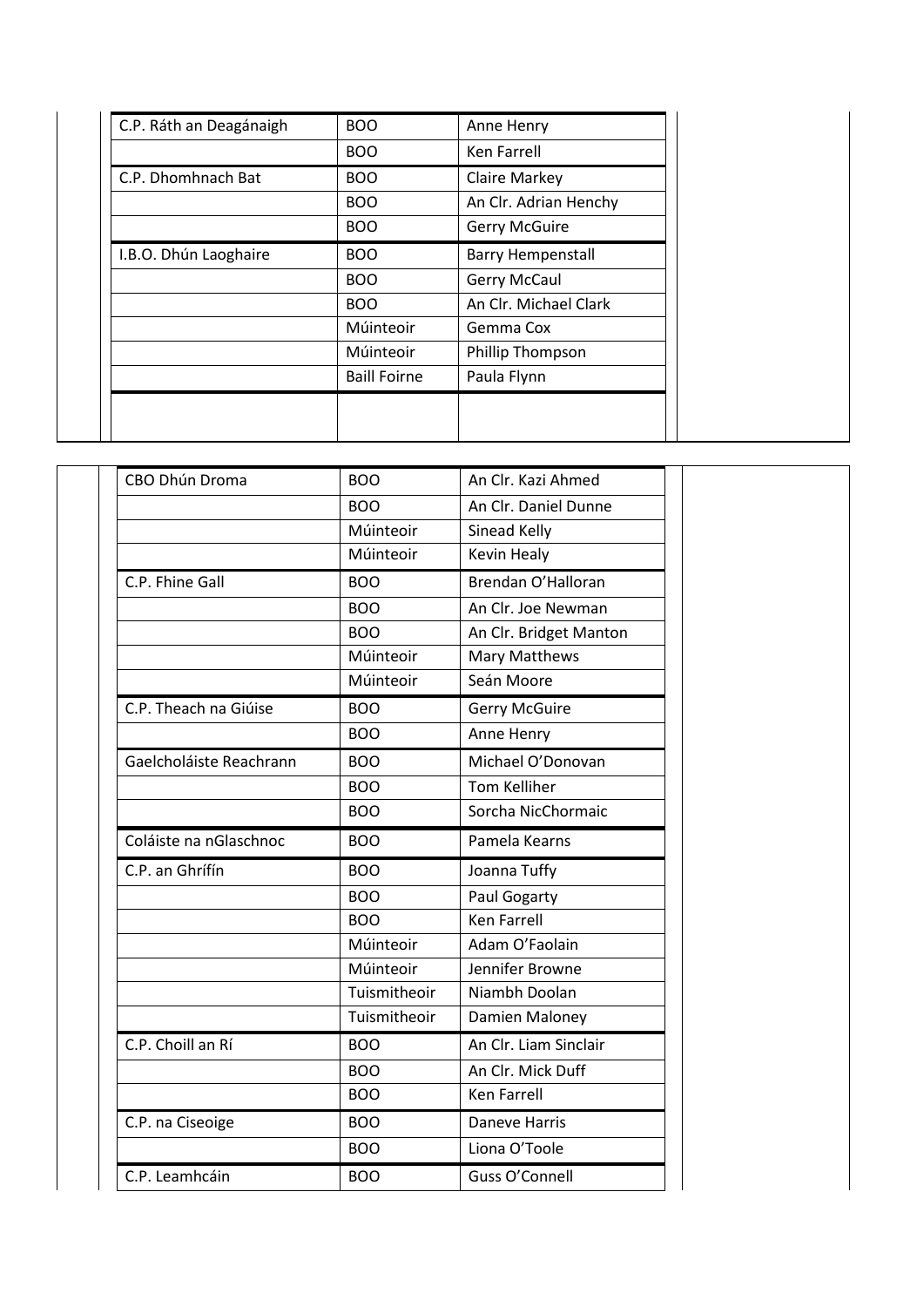|                     | <b>BOO</b>   | Liona O'Toole          |
|---------------------|--------------|------------------------|
|                     | <b>BOO</b>   | An Clr. Joe Newman     |
|                     | Múinteoir    | <b>Gillian Keating</b> |
|                     | Múinteoir    | John Paul Foyle        |
|                     | Tuismitheoir | <b>Fintan Hanley</b>   |
| C.P. Lusca          | <b>BOO</b>   | Ken Farrell            |
|                     | <b>BOO</b>   | Paul McNally           |
|                     | <b>BOO</b>   | Colm Kilgallon         |
|                     |              |                        |
| C.P. Bhaile Lotrail | Múinteoir    | Sarah Kinsella         |
| Curtha Siar         | Múinteoir    | Alexander Markovic     |
|                     | Tuismitheoir | James Ryan             |
|                     | Tuismitheoir | Svetlana Hensman       |
| C.P. Mhóin Seiscinn | <b>BOO</b>   | <b>Claire Markey</b>   |
|                     | <b>BOO</b>   | Ann Kearney            |
|                     | <b>BOO</b>   | An Clr. Mick Duff      |

| C.P. Ghleanntán na hAbhann | <b>BOO</b>   | An Clr. Mary MacCampley  |
|----------------------------|--------------|--------------------------|
|                            | <b>BOO</b>   | An Clr. Howard Mahony    |
|                            | <b>BOO</b>   | <b>Claire Markey</b>     |
|                            | Múinteoir    | Cathal MacDaniel         |
|                            | Múinteoir    | Eimer O'Donovan          |
|                            | Ardeaspag    | Liam MacCleary           |
|                            | Ardeaspag    | <b>Brendan Doorly</b>    |
| C.B.O. an Naigín           | <b>BOO</b>   | An Clr. Una Power        |
|                            | <b>BOO</b>   | An Clr. Tom Kivlehan     |
| C.P. na Sceirí             | <b>BOO</b>   | <b>Gerry McGuire</b>     |
|                            | <b>BOO</b>   | <b>Kenneth Rea</b>       |
|                            | <b>BOO</b>   | Joe Bryan                |
|                            | Tuismitheoir | Edel Joyce               |
|                            | Tuismitheoir | Cormac Gorman            |
| C.P. Fhinnéin              | <b>BOO</b>   | An Clr. Brigid Manton    |
|                            | <b>BOO</b>   | <b>Ken Farrell</b>       |
|                            | <b>BOO</b>   | An Clr. Duncan Smith     |
| C.P. Chaoimhín             | <b>BOO</b>   | <b>Gerry McGuire</b>     |
|                            | <b>BOO</b>   | Fiona Bannon             |
|                            | Múinteoir    | John Darmody             |
|                            | Múinteoir    | Rachel Waldron           |
|                            | Ardeaspag    | <b>Seamus McPhillips</b> |
|                            | Ardeaspag    | <b>France Browne</b>     |
| C.P. Mhic Dhara            | <b>BOO</b>   | An Clr. Pamela Kearns    |
|                            | <b>BOO</b>   | <b>Gerry McGuire</b>     |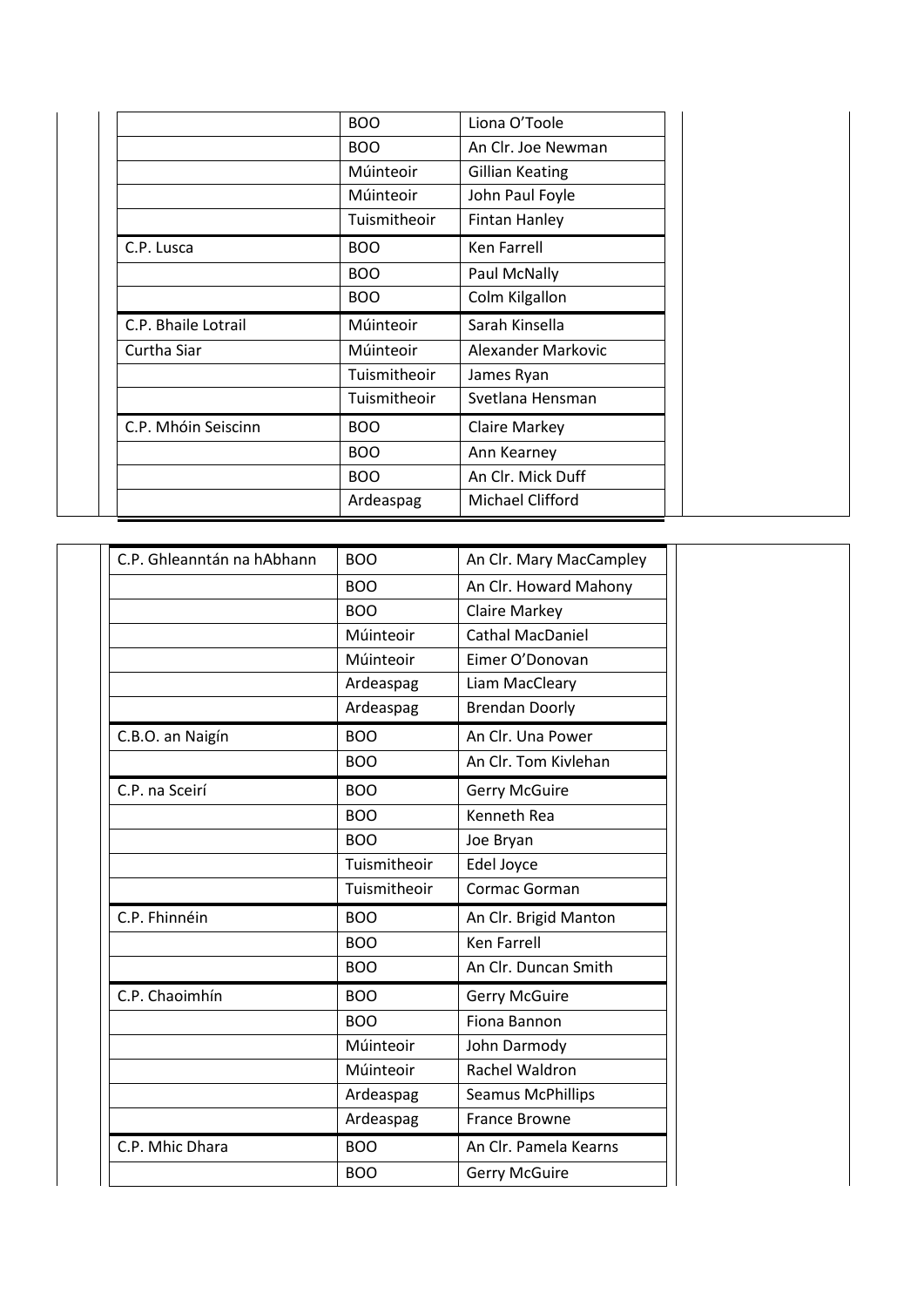|                     | <b>BOO</b>   | An Clr. Yvonne Collins |
|---------------------|--------------|------------------------|
|                     | Múinteoir    | Deirdre Halligan       |
|                     | Múinteoir    | <b>Edward Carey</b>    |
|                     | Ardeaspag    | Elizabeth McCormack    |
|                     | Ardeaspag    | Bardara Gannon         |
|                     | Ardeaspag    | Lily Barry             |
| C.B.O. Stigh Lorgan | <b>BOO</b>   | An Clr. Michael Clark  |
|                     | <b>BOO</b>   | An Clr. Kazi Ahmed     |
|                     | <b>BOO</b>   | An Clr. Eva Dowling    |
|                     | Múinteoir    | Stephen Killane        |
|                     | Múinteoir    | Carol Burke            |
| C.P. Shoird         | <b>BOO</b>   | Claire Markey          |
|                     | <b>BOO</b>   | <b>Gerry McGuire</b>   |
|                     | <b>BOO</b>   | Colm Kilgallon         |
|                     | Múinteoir    | Aoife Smith            |
|                     | Múinteoir    | Paul Geraghty          |
|                     | Tuismitheoir | Jacqueline Kilbride    |
|                     |              |                        |

| 12 |                | Téarmaí Tagartha agus Buanorduithe                                                                                                                                                                                                                                                                                                                                           |                                                                                |
|----|----------------|------------------------------------------------------------------------------------------------------------------------------------------------------------------------------------------------------------------------------------------------------------------------------------------------------------------------------------------------------------------------------|--------------------------------------------------------------------------------|
|    | a)<br>b)<br>C) | Cairt agus Téarmaí Tagartha an Choiste Iniúchóireachta & Riosca<br>Cairt agus Téarmaí Tagartha an Choiste Airgeadais<br>Buanorduithe<br>Leasú – leathanach 8, uimhir 64 "Beidh sé de chumhacht ag an<br>gCathaoirleach plé le hábhar ar bith nach gcumhdaítear leis na<br>Buanorduithe, lena n-áirítear réitigh arna moladh ag ball suas le 7 lá<br>roimh dháta cruinnithe." | Molta ag: An Clr.<br>Roderic O'Gorman<br>Cuidithe ag: An Clr.<br>John<br>Walsh |
| 13 |                | Ionduchtú Bhaill an BOO                                                                                                                                                                                                                                                                                                                                                      |                                                                                |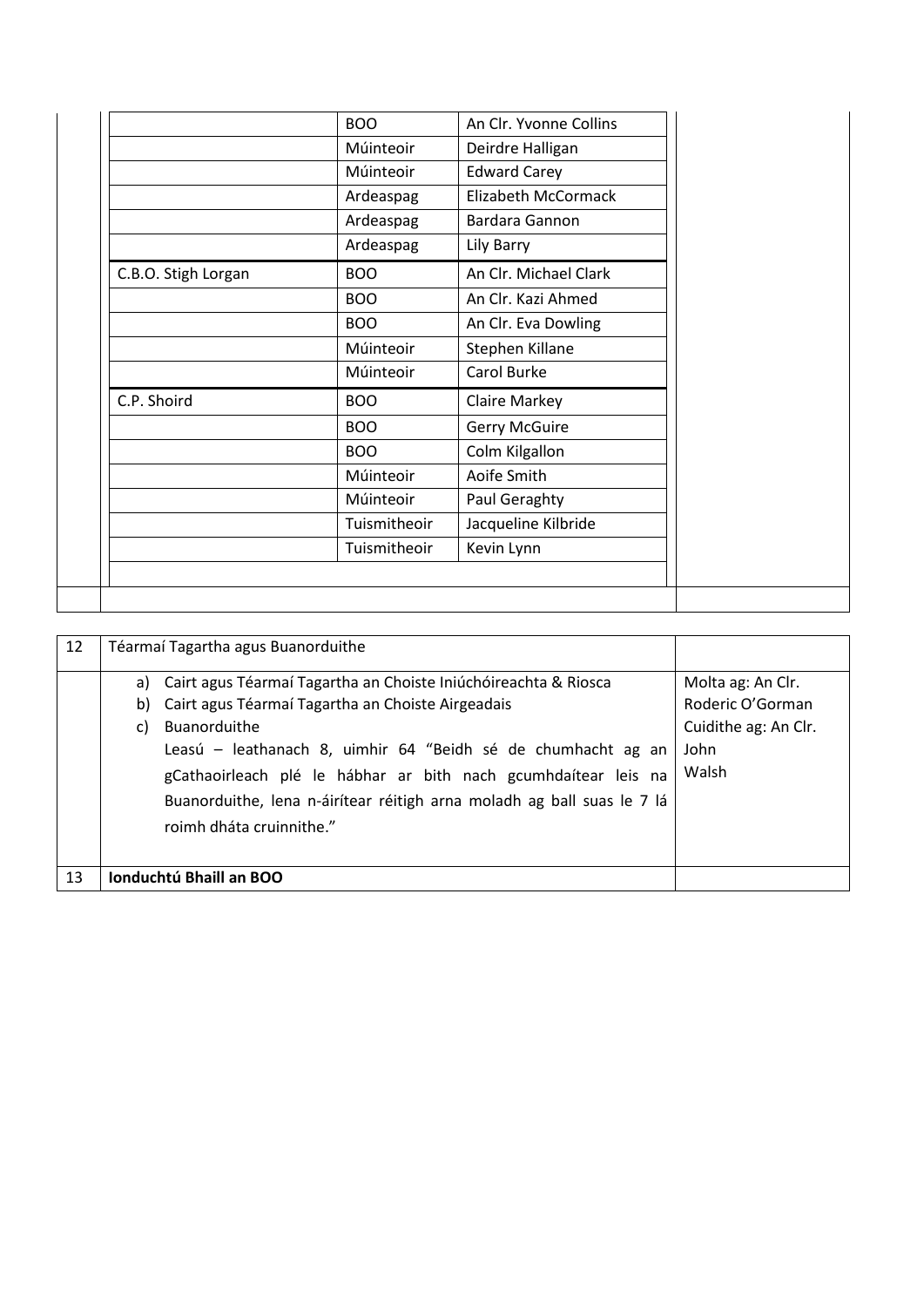|    | Chuir Paddy Lavelle seisiún ionduchtúcháin ar fáil do na baill go léir. Scaipeadh |                          |
|----|-----------------------------------------------------------------------------------|--------------------------|
|    | pacáiste ionduchtúcháin inar sonraíodh an méid seo a leanas:                      |                          |
|    |                                                                                   |                          |
|    | Cairt Eagraíochtúil BOOÁCDL;<br>$\bullet$                                         |                          |
|    | Sonraí Teagmhála BOOÁCDL;<br>$\bullet$                                            |                          |
|    | Creat Rialachais BOOnna;<br>$\bullet$                                             |                          |
|    | Ráiteas maidir le Freagrachtaí/Feidhmeanna an Bhoird;<br>$\bullet$                |                          |
|    | Córas Rialaithe Inmheánaigh BOOÁCDL;<br>$\bullet$                                 |                          |
|    | Riachtanais reachtúla a bhaineann le BOOnna;<br>$\bullet$                         |                          |
|    | An tAcht um Boird Oideachais agus Oiliúna, 2013;<br>$\bullet$                     |                          |
|    | An Cód Cleachtais um Rialachas Bhoird Oideachais agus Oiliúna 2019;<br>$\bullet$  |                          |
|    | Feidhmeanna Forchoimeádta an Bhoird;<br>$\bullet$                                 |                          |
|    | Cód Iompair do Bhaill BOOÁCDL;<br>$\bullet$                                       |                          |
|    | Buanorduithe BOOÁCDL (DRÉACHT);<br>$\bullet$                                      |                          |
|    | An Nós Imeachta um Nochtadh Leasa;<br>$\bullet$                                   |                          |
|    | Comhdhéanamh Choistí agus Bhoird Bainistíochta BOOÁCDL;<br>$\bullet$              |                          |
|    | Téarmaí Tagartha - An Coiste Iniúchóireachta agus Riosca (DRÉACHT);<br>$\bullet$  |                          |
|    | Téarmaí Tagartha - An Coiste Airgeadais (DRÉACHT);<br>$\bullet$                   |                          |
|    | An tAonad Iniúchóireachta Inmheánaí (All - BOOnna);<br>$\bullet$                  |                          |
|    | Iniúchadh Seachtrach (An tArd-Reachtaire Cuntas agus Ciste);<br>$\bullet$         |                          |
|    | Eolas Breise do bhaill; @ Tuarascáil Bhliantúil Bhord Oideachais agus<br>٠        |                          |
|    | Oiliúna Átha Cliath agus Dhún Laoghaire, 2018.                                    |                          |
|    |                                                                                   |                          |
| 14 | Comhdháil BOOÉ                                                                    |                          |
|    | Comhaontaíodh go bhfreastalódh na baill seo a leanas den BOO ar Chomhdháil        |                          |
|    | Bhliantúil BOOÉ:                                                                  |                          |
|    | An Clr. Kazi Ahmed;<br>$\bullet$                                                  |                          |
|    | An Clr. Brigid Manton;<br>$\bullet$                                               |                          |
|    | An Clr. Pamela Kearns; ?<br>Brendan O'Halloran; 2 Gerry McGuire.<br>$\bullet$     |                          |
|    |                                                                                   |                          |
|    |                                                                                   |                          |
|    |                                                                                   |                          |
|    |                                                                                   |                          |
|    |                                                                                   |                          |
|    |                                                                                   |                          |
|    |                                                                                   |                          |
|    |                                                                                   |                          |
| 15 | Bord BOOÉ                                                                         |                          |
|    | Ceapadh Gerry McGuire chun ionadaíocht a dhéanamh ar son BOOÁCDL ar               | Molta ag: Ken            |
|    | <b>Bhord BOOÉ</b>                                                                 | Farrell                  |
|    |                                                                                   | Cuidithe ag: An Clr. Joe |
|    |                                                                                   | Newman                   |
| 16 | <b>Boird Bainistíochta P.S.N.</b>                                                 |                          |
|    |                                                                                   |                          |